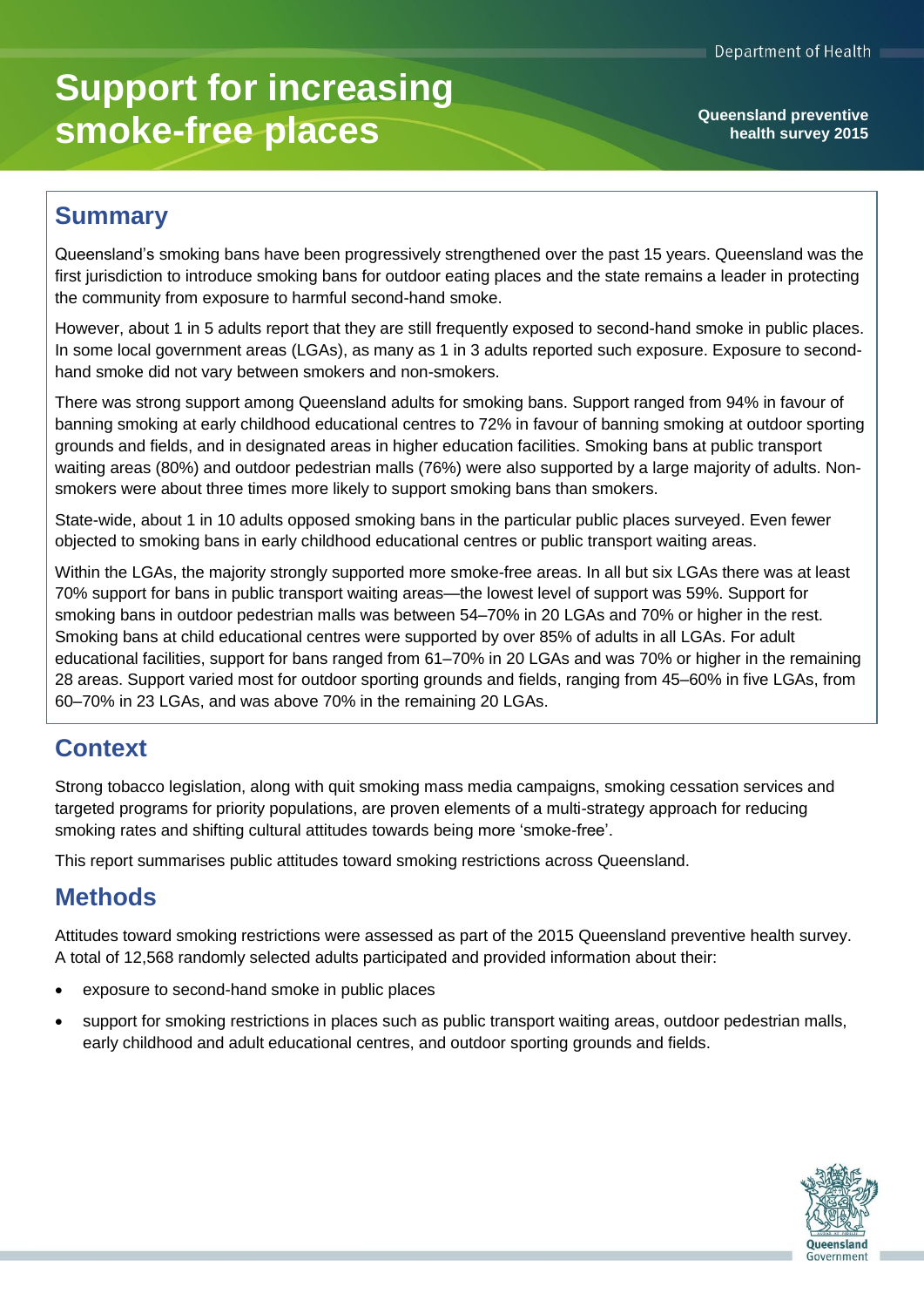# **Results**

### **Queensland (Table1)**

- One-fifth (22%) of adults were frequently exposed to second-hand smoke in public places and this did not vary by a person's smoking status.
- Adults predominantly support legislation extending smoking restrictions—at public transport waiting areas (80%), outdoor pedestrian malls (76%), child education centres (94%), adult education centres (72%) and outdoor sporting venues and grounds (72%).
- A small proportion of adults oppose smoking restrictions—at public transport waiting areas (8%), outdoor pedestrian malls (10%), child education centres (3%), adult education centres (12%) and outdoor sporting grounds and fields (10%).
- The odds that a ban in a particular setting was supported by a non-smoker was higher than for daily smokers— at public transport waiting areas (3.4 times higher), outdoor pedestrian malls (3.7 times higher), child education centres (2.4 times higher), adult education centres (2.9 times higher) and outdoor sporting grounds and fields (3.2 times higher).

# **LGAs ([Table 2](#page-2-0), [Table 3](#page-3-0)) 1**

- Up to one-third of adults reported exposure to second-hand smoke, varying from 13% in Noosa Shire Council to over 30% in LGAs such as Rockhampton, Logan and Redlands, and small LGAs the North West.
- Support for additional smoking bans ranged from:
	- o 59% to 85% for **public transport waiting areas**.
	- o 54% to 81% for **outdoor pedestrian malls**
	- o 87% to 97% for **child education centres**
	- o 61% to 82% for **adult education centres**
	- o 45% to 79% for **outdoor sporting** venues and playgrounds.
- Greatest support for banning smoking in the selected public places was in the LGAs of Banana, Brisbane, Gold Coast, Mackay, Moreton Bay, Noosa, Redlands, Scenic Rim and Toowoomba.
- Least support was in the LGAs of Douglas, Goondiwindi, Mareeba, Mount Isa, smaller LGAs in both the Central West and South West, and South Burnett. Lower support may not reflect negative views but rather the bans are not applicable, for example public transport and higher education facilities are not common in remote LGAs.

### **Table 1: Support for smoking bans (per cent), Queensland 2015**

|                                                                                                           | Very frequently/<br>frequently | <b>Occasionally</b>                           | Rarely/<br>very rarely               | <b>Never</b>               |
|-----------------------------------------------------------------------------------------------------------|--------------------------------|-----------------------------------------------|--------------------------------------|----------------------------|
|                                                                                                           | % (95% CI)                     | % (95% CI)                                    | % (95% CI)                           | $% (95\% \text{ Cl})$      |
| In the past 12 months, how frequently have you<br>been exposed to second-hand smoke in a<br>public place? | 21.7 (20.6-22.9)               | $30.8(29.5-32.0)$                             | 41.7 (40.4-43.1)                     | $5.8(5.3-6.4)$             |
| To what extent would you support a smoking ban for:                                                       |                                | <b>Strongly</b><br>support/<br><b>Support</b> | <b>Neither support</b><br>nor oppose | Oppose/<br>strongly oppose |
| -public transport waiting places (for example, bus stops, taxi ranks)                                     |                                | 79.5 (78.3-80.5)                              | 12.8 (11.9-13.8)                     | $7.7(7.1-8.5)$             |
| -outdoor pedestrian malls                                                                                 |                                | 75.8 (74.6-76.9)                              | 14.8 (13.8-15.8)                     | $9.5(8.7-10.2)$            |
| -early childhood education or care centres                                                                |                                | 94.2 (93.5-94.8)                              | $2.8(2.4-3.3)$                       | $3.0(2.6-3.5)$             |
| -areas in higher education facilities such as TAFE and universities                                       |                                | 71.8 (70.6-73.1)                              | 16.3 (15.2-17.3)                     | 11.9 (11.1-12.8)           |
| -outdoor sporting grounds and fields                                                                      |                                | 72.2 (71.0-73.5)                              | 17.4 (16.4-18.5)                     | $10.4(9.6-11.2)$           |

Confidence intervals (CI) are similar to margins of error in that they provide the range of values that would likely contain the result if the entire population was included in the survey.

<sup>1</sup> Due to small populations in several LGAs, some were combined into larger regions for reporting purposes. Data are not available for Cherbourg Aboriginal Shire Council, Croydon Shire Council, Etheridge Shire Council, Flinders Shire Council, Palm Island Aboriginal Shire Council, Richmond Shire Council, Woorabinda Aboriginal Shire Council, and Yarrabah Aboriginal Shire Council.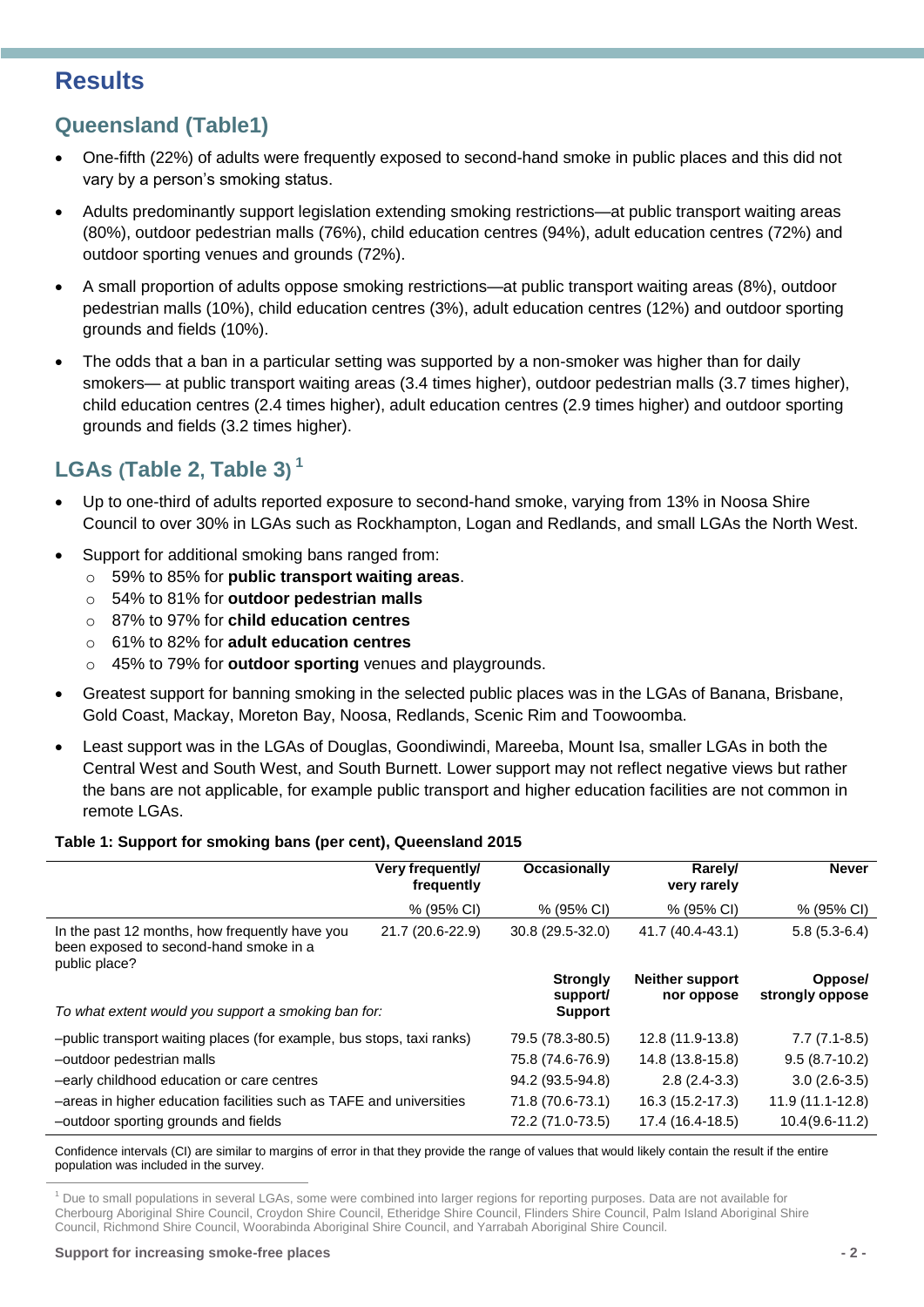| <b>Hospital and</b><br><b>Health Service</b> | Local government area                                                                                                                                      | Daily smoking<br>(2013-14 data)<br>% (95%CI)                                                  | <b>Frequently</b><br>exposed to smoke<br>in public places<br>% (95%CI)                           |  |
|----------------------------------------------|------------------------------------------------------------------------------------------------------------------------------------------------------------|-----------------------------------------------------------------------------------------------|--------------------------------------------------------------------------------------------------|--|
| Queensland                                   | 2015 Queensland result was 12.3%, 2013-14 results for comparison:                                                                                          | 13.8 (12.9-14.8)                                                                              | 21.7 (20.6-22.9)                                                                                 |  |
| Cairns and<br>Hinterland                     | Cairns Regional Council<br><b>Cassowary Coast Regional Council</b><br>Douglas Shire Council<br>Mareeba Shire Council<br><b>Tablelands Regional Council</b> | 17.5 (13.8-22.1)<br>13.1 (9.4-18.0)<br>$**1$<br>16.3 (11.2-23.0)<br>14.8 (10.2-20.9)          | 25.9 (19.8-33.1)<br>18.0 (12.6-25.1)<br>18.5 (12.5-26.5)<br>16.8 (12.0-23.1)<br>21.7 (15.5-29.6) |  |
| Central<br>Queensland                        | Banana Shire Council<br>Central Highlands Regional Council<br>Gladstone Regional Council<br>Livingstone Shire Council<br>Rockhampton Regional Council      | 10.5 (7.3-14.8)<br>14.8 (10.2-21.1)<br>12.2 (9.4-15.6)<br>12.6 (7.8-19.8)<br>19.1 (12.8-27.5) | 18.4 (13.0-25.4)<br>23.6 (17.3-31.2)<br>21.1 (15.4-28.2)<br>26.1 (19.1-34.6)<br>31.4 (24.3-39.5) |  |
| <b>Central West</b>                          | <b>Barcaldine Regional Council</b><br>Longreach Regional Council<br><b>Rest of Central West HHS</b>                                                        | 15.2 (7.0-29.9)<br>21.3 (11.0-37.4)<br>22.2 (12.1-37.2)                                       | $*14.1 (7.1 - 26.2)$<br>$*9.2(4.8-17.1)$                                                         |  |
| <b>Darling Downs</b>                         | Goondiwindi Regional Council                                                                                                                               | 17.0 (11.9-23.9)                                                                              | 18.3 (12.4-26.2)                                                                                 |  |
|                                              | South Burnett Regional Council                                                                                                                             | 16.1 (11.5-22.2)                                                                              | 15.3 (10.3-22.3)                                                                                 |  |
|                                              | Southern Downs Regional Council                                                                                                                            | $8.8(5.8-13.2)$                                                                               | 19.5 (13.6-27.2)                                                                                 |  |
|                                              | Toowoomba Regional Council                                                                                                                                 | 11.6 (7.7-17.0)                                                                               | 18.9 (13.8-25.4)                                                                                 |  |
|                                              | Western Downs Regional Council                                                                                                                             | 17.1 (11.7-24.2)                                                                              | 18.3 (12.7-25.7)                                                                                 |  |
| <b>Gold Coast</b>                            | <b>Gold Coast City Council</b>                                                                                                                             | 10.6 (8.2-13.4)                                                                               | 22.5 (19.0-26.4)                                                                                 |  |
|                                              | Scenic Rim Regional Council                                                                                                                                | 12.3 (8.3-17.9)                                                                               | 20.6 (14.7-28.2)                                                                                 |  |
| Mackay                                       | <b>Isaac Regional Council</b>                                                                                                                              | 16.2 (11.9-21.6)                                                                              | 17.8 (12.8-24.3)                                                                                 |  |
|                                              | Mackay Regional Council                                                                                                                                    | 16.5 (11.3-23.6)                                                                              | 21.9 (16.1-29.1)                                                                                 |  |
|                                              | Whitsunday Regional Council                                                                                                                                | 12.0 (8.0-17.6)                                                                               | 19.1 (13.2-27.0)                                                                                 |  |
| Metro North                                  | <b>Brisbane City Council</b>                                                                                                                               | $10.1 (8.1 - 12.5)$                                                                           | 18.8 (15.9-22.1)                                                                                 |  |
|                                              | Moreton Bay Regional Council                                                                                                                               | 14.7 (11.8-18.2)                                                                              | 23.6 (20.3-27.3)                                                                                 |  |
| Metro South                                  | Logan City Council                                                                                                                                         | 21.9 (17.4-27.2)                                                                              | 30.4 (26.7-34.5)                                                                                 |  |
|                                              | <b>Redland City Council</b>                                                                                                                                | 22.7 (15.1-32.8)                                                                              | 30.9 (23.4-39.6)                                                                                 |  |
| North West                                   | Mount Isa City Council                                                                                                                                     | 18.8 (13.1-26.3)                                                                              | 22.7 (17.1-29.5)                                                                                 |  |
|                                              | <b>Rest of North West HHS</b>                                                                                                                              | 25.7 (17.4-36.2)                                                                              | 34.2 (22.3-48.5)                                                                                 |  |
| South West                                   | <b>Balonne Shire Council</b>                                                                                                                               | 12.8 (5.5-26.9)                                                                               | $***$                                                                                            |  |
|                                              | Maranoa Regional Council                                                                                                                                   | $9.4(5.7-15.2)$                                                                               | 21.3 (15.5-28.5)                                                                                 |  |
|                                              | Murweh Shire Council                                                                                                                                       | 15.5 (9.5-24.3)                                                                               | *18.2 (10.1-30.8)                                                                                |  |
|                                              | <b>Rest of South West HHS</b>                                                                                                                              | 18.1 (10.7-29.0)                                                                              | *23.6 (13.4-38.1)                                                                                |  |
| <b>Sunshine Coast</b>                        | Gympie Regional Council<br>Noosa Shire Council<br>Sunshine Coast Regional Council                                                                          | 14.3 (10.7-18.8)<br>10.3 (7.2-14.7)                                                           | 15.4 (9.5-23.9)<br>13.1 (8.3-20.2)<br>16.8 (13.8-20.4)                                           |  |
| Torres & Cape                                | Torres & Cape HHS                                                                                                                                          | 22.3 (15.8-30.5)                                                                              | 18.9 (11.5-29.4)                                                                                 |  |
| Townsville                                   | <b>Burdekin Shire Council</b>                                                                                                                              | 16.8 (10.2-26.4)                                                                              | 28.7 (21.2-37.6)                                                                                 |  |
|                                              | <b>Charters Towers Regional Council</b>                                                                                                                    | 14.6 (10.2-20.4)                                                                              | 21.9 (14.4-31.7)                                                                                 |  |
|                                              | Hinchinbrook Shire Council                                                                                                                                 | $8.3(5.4-12.5)$                                                                               | 14.9 (9.6-22.5)                                                                                  |  |
|                                              | <b>Townsville City Council</b>                                                                                                                             | 14.6 (10.9-19.2)                                                                              | 26.1 (20.5-32.5)                                                                                 |  |
| West Moreton                                 | Ipswich City Council                                                                                                                                       | 21.4 (16.5-27.3)                                                                              | 21.6 (16.7-27.6)                                                                                 |  |
|                                              | Lockyer Valley Regional Council                                                                                                                            | 16.5 (11.3-23.4)                                                                              | 19.8 (14.0-27.3)                                                                                 |  |
|                                              | Somerset Regional Council                                                                                                                                  | 16.6 (12.2-22.2)                                                                              | 17.7 (11.9-25.4)                                                                                 |  |
| Wide Bay                                     | <b>Bundaberg Regional Council</b>                                                                                                                          | 14.9 (10.9-20.0)                                                                              | 22.1 (16.5-28.8)                                                                                 |  |
|                                              | Fraser Coast Regional Council                                                                                                                              | 16.8 (12.5-22.2)                                                                              | 18.9 (13.5-25.7)                                                                                 |  |
|                                              | North Burnett Regional Council                                                                                                                             | 11.3 (7.5-16.6)                                                                               | 17.0 (11.6-24.1)                                                                                 |  |

<span id="page-2-0"></span>**Table 2: Prevalence of smoking and exposure to smoke (per cent) by local government area, Queensland 2015**

\*RSE of 25–50% and should be used with caution. \*\* RSE or sample size criteria not met. Included in totals where applicable. Rest of Central West HHS: Boulia Shire Council, Blackall-Tambo Regional Council, Diamantina Shire Council and Winton Shire Council. Rest of North West HHS: Burke Shire Council, Cloncurry Shire Council, Doomadgee Aboriginal Shire Council, McKinlay Shire Council and Mornington Shire Council.

Rest of South West HHS: Bulloo Shire Council, Paroo Shire Council and Quilpie Shire Council. <sup>1</sup>Included in Cairns Regional Council.

**Support for increasing smoke-free places - 3 -**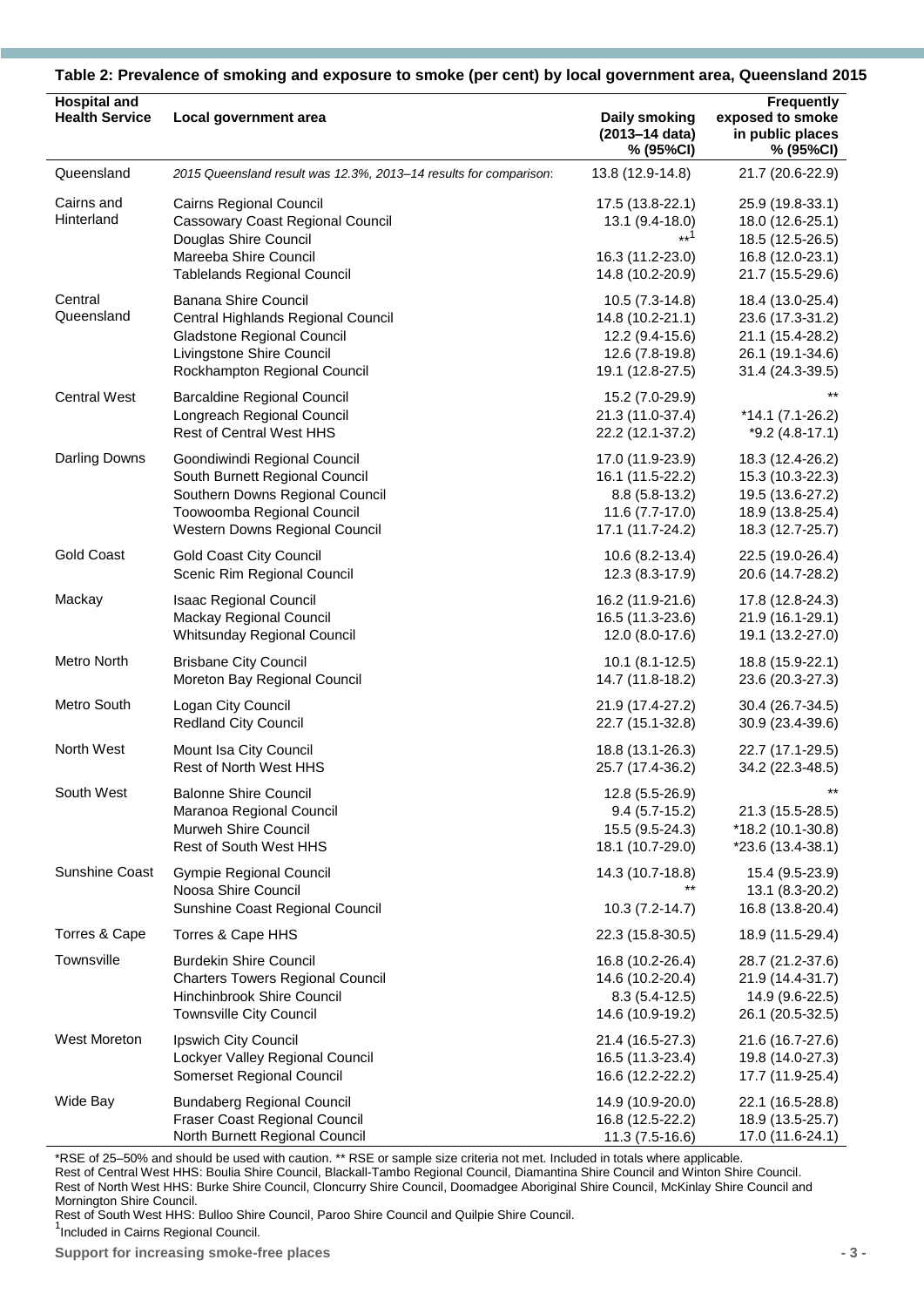| <b>Hospital and</b>      |                                                                                                                                                              |                                                                                                  | <b>Support smoking bans for:</b>                                                                 |  |
|--------------------------|--------------------------------------------------------------------------------------------------------------------------------------------------------------|--------------------------------------------------------------------------------------------------|--------------------------------------------------------------------------------------------------|--|
| Health                   | Local government area                                                                                                                                        | <b>Public transport waiting</b>                                                                  | <b>Outdoor pedestrian</b>                                                                        |  |
| <b>Services</b>          |                                                                                                                                                              | areas<br>% (95%CI)                                                                               | malls<br>% (95%CI)                                                                               |  |
| Queensland               |                                                                                                                                                              | 79.5 (78.3-80.5)                                                                                 | 75.8 (74.6-76.9)                                                                                 |  |
| Cairns and<br>Hinterland | Cairns Regional Council<br><b>Cassowary Coast Regional Council</b><br>Douglas Shire Council<br>Mareeba Shire Council<br><b>Tablelands Regional Council</b>   | 78.3 (72.0-83.5)<br>79.2 (71.2-85.4)<br>66.8 (57.2-75.2)<br>68.5 (60.9-75.2)<br>74.6 (67.2-80.9) | 73.3 (66.7-78.9)<br>73.8 (65.5-80.7)<br>60.2 (50.8-68.8)<br>61.4 (53.7-68.6)<br>66.0 (58.0-73.2) |  |
| Central<br>Queensland    | <b>Banana Shire Council</b><br>Central Highlands Regional Council<br>Gladstone Regional Council<br>Livingstone Shire Council<br>Rockhampton Regional Council | 81.3 (74.9-86.5)<br>72.7 (65.0-79.2)<br>75.3 (67.6-81.7)<br>75.6 (67.3-82.3)<br>76.6 (69.4-82.5) | 80.1 (73.5-85.3)<br>63.2 (55.2-70.5)<br>67.8 (59.5-75.2)<br>66.7 (58.2-74.2)<br>70.1 (62.6-76.6) |  |
| <b>Central West</b>      | <b>Barcaldine Regional Council</b>                                                                                                                           | 77.2 (62.6-87.3)                                                                                 | 64.6 (49.1-77.5)                                                                                 |  |
|                          | Longreach Regional Council                                                                                                                                   | 72.7 (56.8-84.4)                                                                                 | 75.0 (61.0-85.2)                                                                                 |  |
|                          | <b>Rest of Central West HHS</b>                                                                                                                              | 59.1 (45.5-71.4)                                                                                 | 54.6 (41.4-67.2)                                                                                 |  |
| Darling Downs            | Goondiwindi Regional Council                                                                                                                                 | 70.7 (62.6-77.7)                                                                                 | 64.7 (56.6-72.0)                                                                                 |  |
|                          | South Burnett Regional Council                                                                                                                               | 63.9 (55.3-71.7)                                                                                 | 63.1 (54.6-70.8)                                                                                 |  |
|                          | Southern Downs Regional Council                                                                                                                              | 74.6 (67.1-80.8)                                                                                 | 72.8 (65.3-79.1)                                                                                 |  |
|                          | Toowoomba Regional Council                                                                                                                                   | 80.7 (74.5-85.7)                                                                                 | 78.8 (72.6-83.9)                                                                                 |  |
|                          | Western Downs Regional Council                                                                                                                               | 71.6 (63.1-78.8)                                                                                 | 72.7 (64.5-79.6)                                                                                 |  |
| <b>Gold Coast</b>        | <b>Gold Coast City Council</b>                                                                                                                               | 81.1 (77.6-84.2)                                                                                 | 80.9 (77.6-83.8)                                                                                 |  |
|                          | Scenic Rim Regional Council                                                                                                                                  | 83.4 (76.8-88.3)                                                                                 | 79.1 (71.6-85.0)                                                                                 |  |
| Mackay                   | <b>Isaac Regional Council</b>                                                                                                                                | 72.7 (65.6-78.7)                                                                                 | 65.4 (57.9-72.1)                                                                                 |  |
|                          | Mackay Regional Council                                                                                                                                      | 85.2 (79.5-89.6)                                                                                 | 77.0 (70.1-82.7)                                                                                 |  |
|                          | Whitsunday Regional Council                                                                                                                                  | 73.0 (64.1-80.3)                                                                                 | 70.7 (61.5-78.5)                                                                                 |  |
| Metro North              | <b>Brisbane City Council</b>                                                                                                                                 | 82.5 (79.3-85.3)                                                                                 | 79.2 (75.9-82.2)                                                                                 |  |
|                          | Moreton Bay Regional Council                                                                                                                                 | 81.3 (78.1-84.1)                                                                                 | 79.3 (75.9-82.3)                                                                                 |  |
| Metro South              | Logan City Council                                                                                                                                           | 74.6 (70.8-78.1)                                                                                 | 68.7 (64.8-72.4)                                                                                 |  |
|                          | <b>Redland City Council</b>                                                                                                                                  | 82.7 (76.8-87.4)                                                                                 | 79.8 (73.2-85.1)                                                                                 |  |
| North West               | Mount Isa City Council                                                                                                                                       | 72.5 (64.7-79.1)                                                                                 | 65.7 (57.9-72.7)                                                                                 |  |
|                          | Rest of North West HHS                                                                                                                                       | 72.5 (58.6-83.0)                                                                                 | 63.9 (49.5-76.2)                                                                                 |  |
| South West               | <b>Balonne Shire Council</b>                                                                                                                                 | 71.2 (57.2-82.0)                                                                                 | 70.0 (57.3-80.3)                                                                                 |  |
|                          | Maranoa Regional Council                                                                                                                                     | 68.0 (60.4-74.7)                                                                                 | 66.8 (59.3-73.5)                                                                                 |  |
|                          | Murweh Shire Council                                                                                                                                         | 76.9 (64.4-86.1)                                                                                 | 68.3 (54.5-79.6)                                                                                 |  |
|                          | Rest of South West HHS                                                                                                                                       | 66.8 (51.1-79.5)                                                                                 | 54.3 (38.3-69.5)                                                                                 |  |
| <b>Sunshine Coast</b>    | <b>Gympie Regional Council</b>                                                                                                                               | 74.3 (66.5-80.8)                                                                                 | 71.4 (63.9-77.8)                                                                                 |  |
|                          | Noosa Shire Council                                                                                                                                          | 82.4 (74.4-88.3)                                                                                 | 77.5 (69.5-83.8)                                                                                 |  |
|                          | Sunshine Coast Regional Council                                                                                                                              | 78.6 (74.7-82.0)                                                                                 | 72.8 (68.8-76.5)                                                                                 |  |
| Torres & Cape            | Torres & Cape HHS                                                                                                                                            | 76.2 (63.9-85.3)                                                                                 | 75.2 (63.1-84.4)                                                                                 |  |
| Townsville               | <b>Burdekin Shire Council</b>                                                                                                                                | 76.5 (69.6-82.2)                                                                                 | 75.1 (68.1-81.0)                                                                                 |  |
|                          | <b>Charters Towers Regional Council</b>                                                                                                                      | 70.7 (62.4-77.8)                                                                                 | 65.2 (56.6-72.8)                                                                                 |  |
|                          | Hinchinbrook Shire Council                                                                                                                                   | 73.9 (66.5-80.2)                                                                                 | 64.4 (56.4-71.8)                                                                                 |  |
|                          | <b>Townsville City Council</b>                                                                                                                               | 76.8 (70.4-82.1)                                                                                 | 73.4 (67.1-78.9)                                                                                 |  |
| West Moreton             | Ipswich City Council                                                                                                                                         | 79.6 (73.8-84.4)                                                                                 | 75.8 (69.6-81.0)                                                                                 |  |
|                          | Lockyer Valley Regional Council                                                                                                                              | 76.4 (68.5-82.9)                                                                                 | 72.7 (63.4-80.4)                                                                                 |  |
|                          | Somerset Regional Council                                                                                                                                    | 78.2 (70.5-84.3)                                                                                 | 73.0 (65.0-79.8)                                                                                 |  |
| Wide Bay                 | <b>Bundaberg Regional Council</b>                                                                                                                            | 74.2 (67.1-80.2)                                                                                 | 68.4 (61.0-74.9)                                                                                 |  |
|                          | Fraser Coast Regional Council                                                                                                                                | 78.5 (71.4-84.3)                                                                                 | 72.1 (64.4-78.7)                                                                                 |  |
|                          | North Burnett Regional Council                                                                                                                               | 78.1 (70.7-84.0)                                                                                 | 75.5 (67.9-81.8)                                                                                 |  |

#### <span id="page-3-0"></span>**Table 3: Support for smoking bans (per cent), by local government area, Queensland 2015**

\*RSE of 25–50% and should be used with caution. \*\* RSE or sample size criteria not met. Included in totals where applicable. Rest of Central West HHS: Boulia Shire Council, Blackall-Tambo Regional Council, Diamantina Shire Council and Winton Shire Council. Rest of North West HHS: Burke Shire Council, Cloncurry Shire Council, Doomadgee Aboriginal Shire Council, McKinlay Shire Council and Mornington Shire Council.

Rest of South West HHS: Bulloo Shire Council, Paroo Shire Council and Quilpie Shire Council.